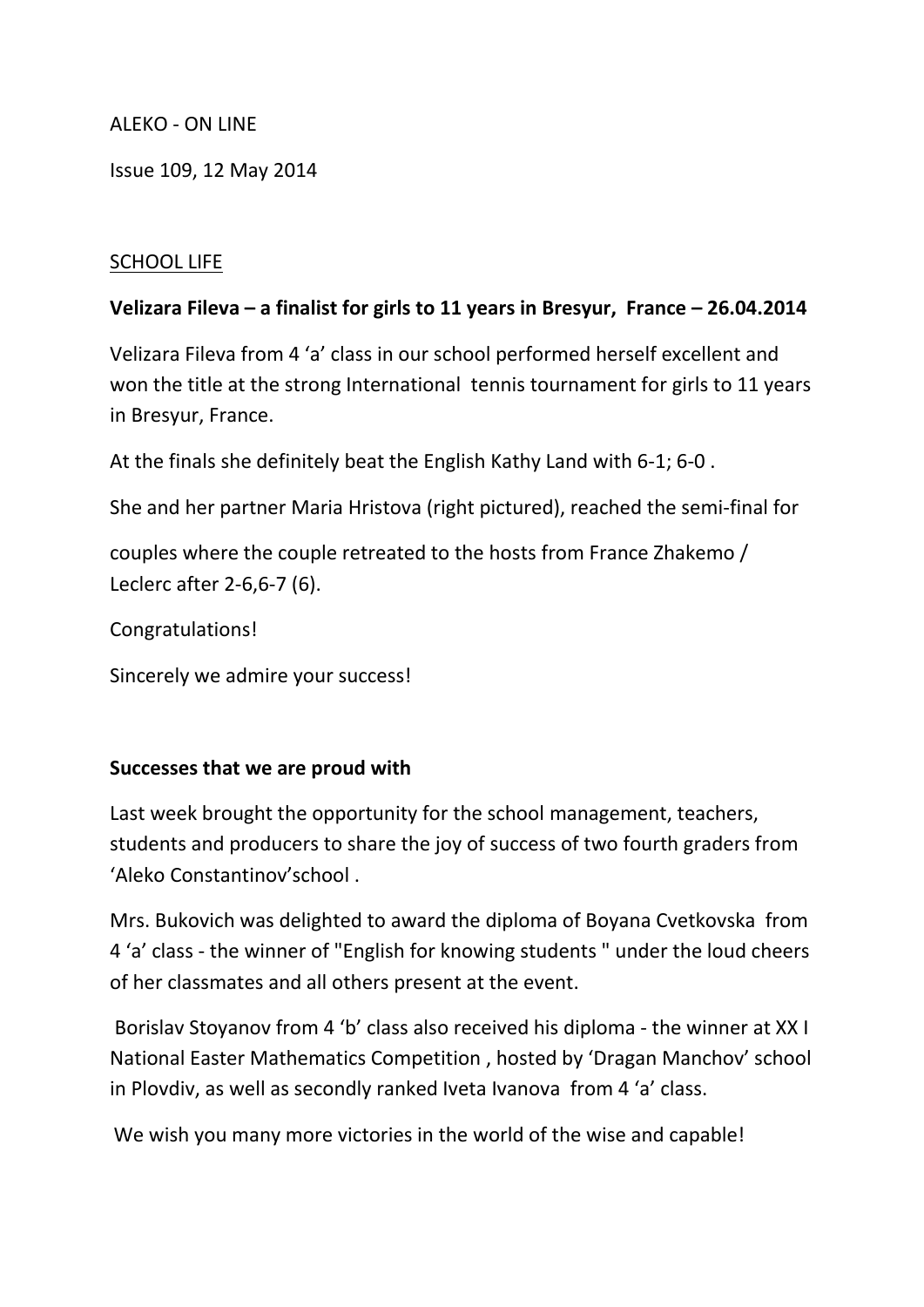*'Aleko media' club* 

# **Kid Day in Turkey**

On 23 April Turkey marked the day of the child. The tradition was set up by Kemal Ataturk, who, on this date in 1920, opened the Grand National Assembly and the people declared an independent Turkish republic. On this day children from many countries gather in Turkey and celebrate with songs, dances and gifts.

Our students were invited to the General Consulate of Turkey in Plovdiv to celebrate the holiday together with children from other schools from different ethnicities. They addressed their message to the Turkish children and wished them a happy childhood and fun games. The greeting was said in Bulgarian and Turkish language.

The Bulgarian vocal group 'School break' with their administrative Mrs. Nina Dimitrova impressed the guest with the performances of the Turkish song "Gelya nima " and the Bulgarian song 'A Bulgarian Rose'.

As an expression of our wishes the headmaster of our school Mr Angelov submitted an album of paintings to the General Consul of the Republic of Turkey Sener Cebeci. The album was specially designed by our students for the Turkish children, as well as stickers symbolizing the friendship between the children from both countries.

# **'Young firefighter' club**

Over the past three years the students from VII 'a' and VII 'b' class initiated a

tradition in our school - the existence of "Young firefighter" club.

The meetings that we held under the leadership of our senior inspection trainer Miroslav Kolev, inspector Ivan Merdganov and chief firefighter Stefan Cholakov, all they from First regional fire security and population protection department, as well as Mrs. Vaska Gudgeva, head of the club in our school, we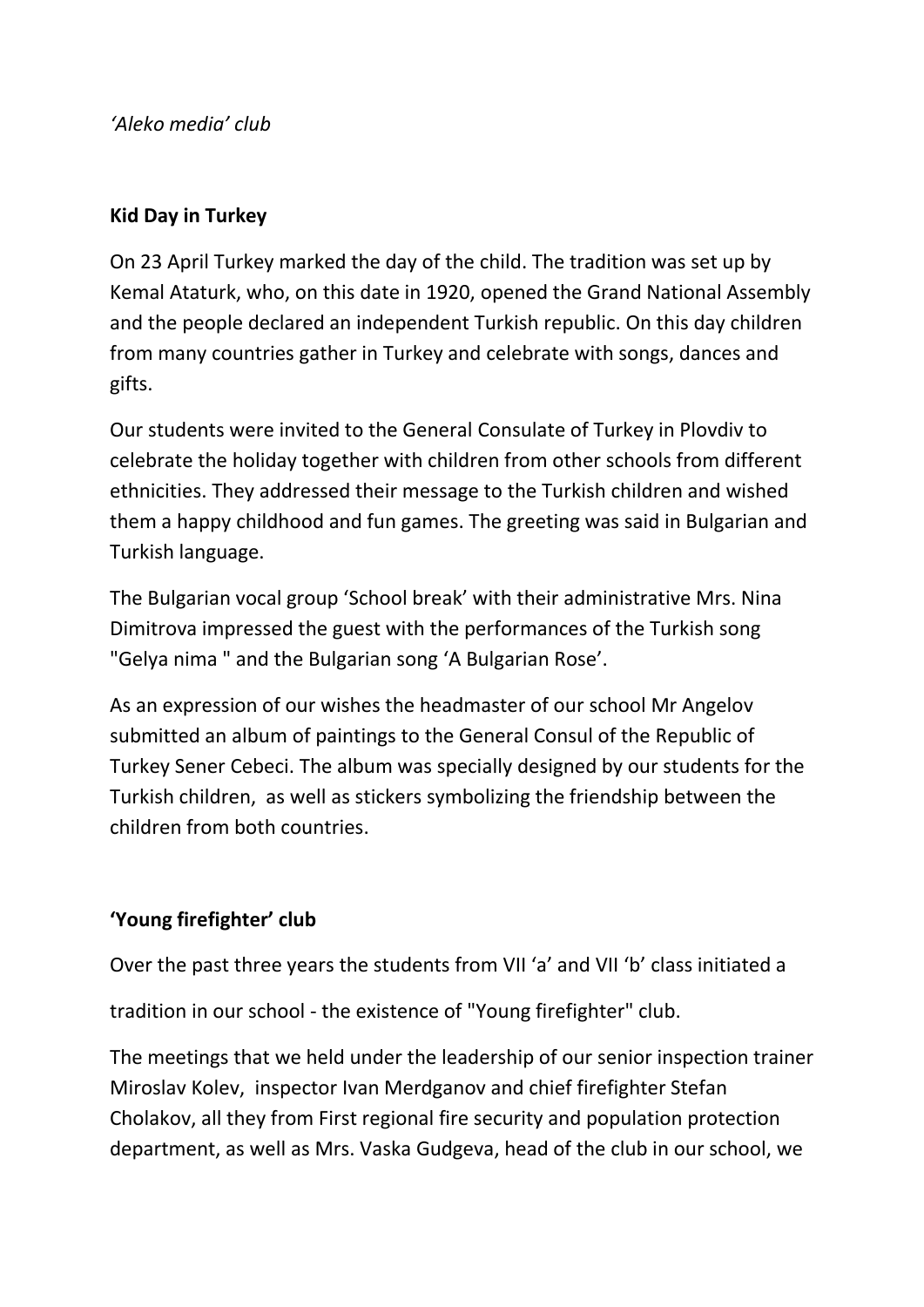learned a lot in the field of fire protection, gained useful practical skills about how to take care of our safety and the safety of the others .

For three years now we`ve been worthy present at the regional competition of the "Young firefighter" youth anti-fire brigades. This year it was held on 25 April at "Plovdiv" athletics stadium . Seven teams participated in the competition. We gave our utmost and performed excellent . We were awarded the third place after two other strong and seriously prepared teams. We received a Diploma for our participation and successful performance . The contestants from our school were : Angela Nocheva , Vesela Rangelova, Victoria Bozukova , Eleonora Comitova, Evgenia Shopova , Ivaila Tekelieva , Joana Sirakova , Nedyalko Dotchev , Simona Rangelova , Stefan Pepelyankov and Ivan Gateshki **.**

*Evgeniya Shopova,* team*`s skipper*

### **In the world of music**

On 25 April students from 3rd and 4th grade attended a concert - finale of the "Fortissimo in class." They enriched their knowledge of the types of musical instruments. The children were brought into the world of music and "flew" to different countries and learned the names of great composers.

The concert, conducted by Maxim Ashkenazi, was superb. Shaibata and Pechenka, the students` favourites, provoked lots of applauses. The students returned happy to their classrooms.

*M. Naidenova, class teacher of 4 'b' class*

### **Spring camp in Bansko**

Again this year the students from the fourth classes were brought an emotional spring holiday because it was associated with great moments in the winter resort of Bansko. We were eager to begin our adventure, so we first visited the Rila Monastery. We looked around the church and the museum of the monastery, took photos and bought souvenirs. Then we had a bite and played on the fresh meadows outside the monastery gate.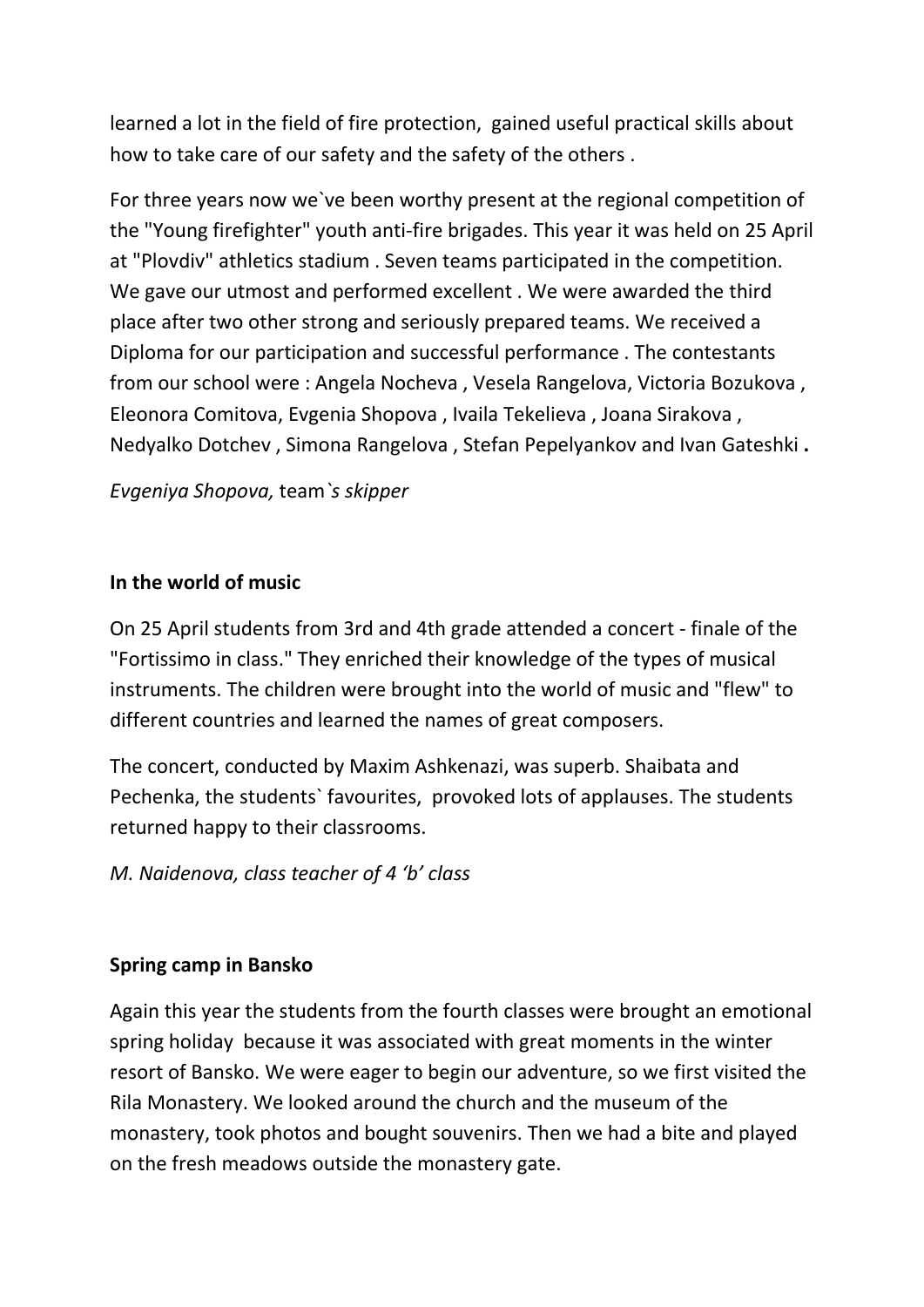Finally we arrived at the hotel "Bunderitsa ", which was our home during these unforgetable five days and the starting point for our travel. Every day we swam in the swimming pool and each evening was great fun with a different theme party. Disco parties, a competition for the most original hairstyle, fun-quizes, a pajamas party, playing film games and all that was accompanied by lots of laughter and awards.

It was so nice that we did not want it to end! Until we meet again, wonderful places of Bulgaria!

*Students from 4a, 4b, 4c and 4d class*

### SCHOOL FOR PARENTS

### **Resistant children, confident parents**

How well your child manages in difficult situations to face down or accept hard lessons ? Otherwise, how sustainable is the child? We, as parents, often think that it is our job to protect our children and protect them in difficult situations, but the truth is that thus we protect only us. On the other hand, we want them to know how to deal with anger, sadness and fear. In most cases, we ourselves are not experienced with these feelings because they were not allowed by our parents. Accordingly, we don`t know how to deal with them if they happen to our children. Therefore, we choose the easiest option - just do everything possible to prevent them from happening.

When we are too caring and defending, trying to make our children happy, unknowingly we reduce their abilities to cope with the inevitable critical situations in life that are beyond their control.

Building resistance of our children requires five basic things from us:

1. Trust the ability of our child to manage by himself/herself .

2 . Through words and gestures make him/her sure in his/her capacity to repel the disappointment or the problem .

3 . Allow, accept and give opportunities for the child to feel sadness , fear, anger or disappointment.

4 . Do not rush to solve the problem without seeing commitment and sense to the problem by the child.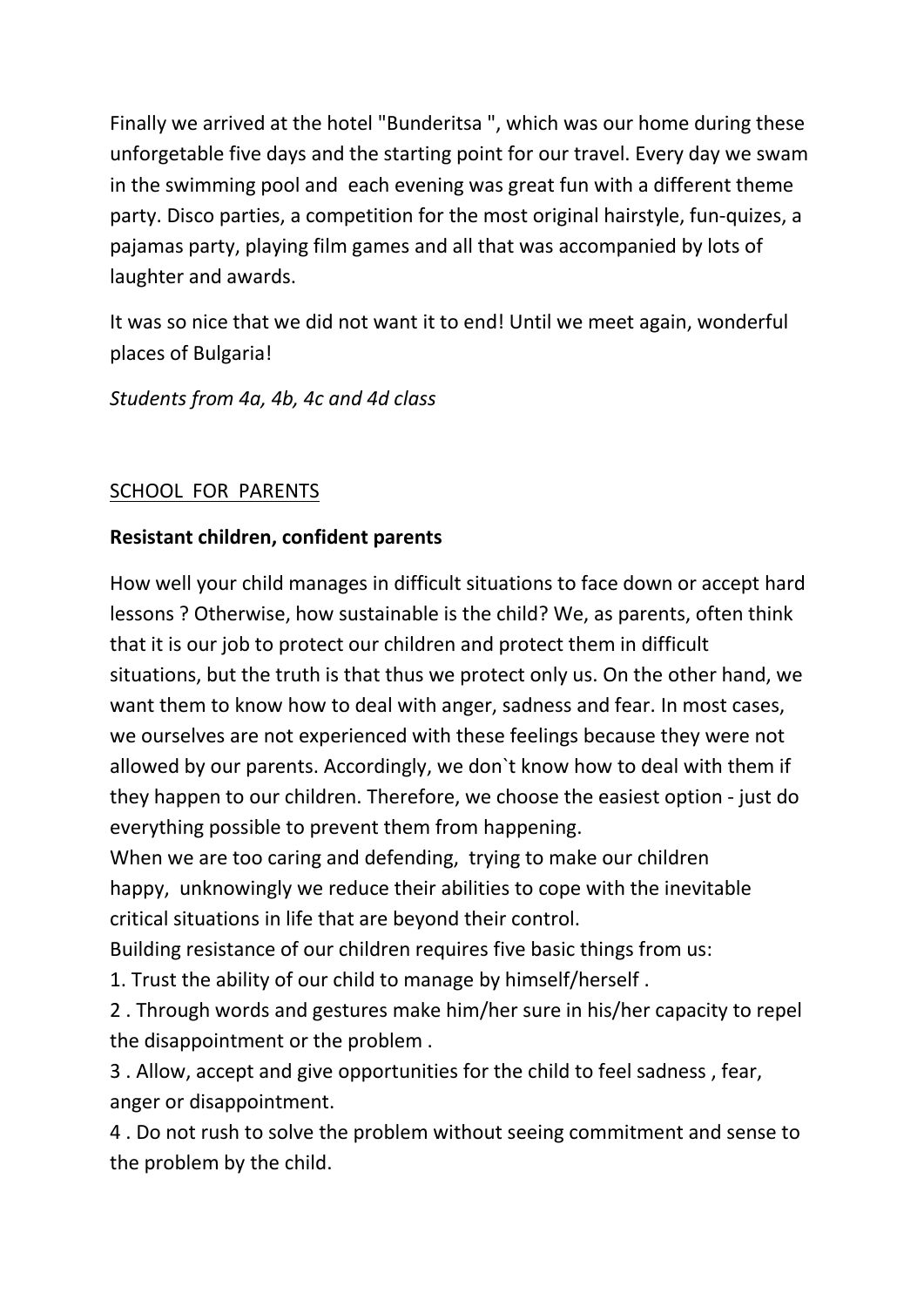5 . Find a balance between his/her needs and your needs.

Children are much more able to focus and to solve their own problems than we assume . Our natural sense as parents to care for them and make them protected can easily become an excessive care, thinking that it is better for them and for their happiness.

For our children to be resistant to situations that life throws at them, to stand firmly on the ground and be confident in their abilities, we parents first need to recognize the difference between our problems and children`s problems, allow them to experience and solve their problems by themselves, help and support them but not always tell them what and how to do. It is better to provide them an opportunity to freely express their feelings.

Because when telling the little guy how to think, what to do and what to say, we risk that he/she could depend on the decisions and aid of someone else to resolve his/her own problems.

*Zdravka Petrova - guidance counselor, by materials from the Internet*

# LIBRARY - Info Center

# **210 years of the birth of Johann Strauss (father) / 1804-1849 /**

An Austrian composer, violinist and conductor, and 165 years after his death (September 25, 1849) he is the author of 152 Waltzes, 32 quadrilles and 13 polkas .

Johann Strauss (father) has quite a hopeless family

fate being befallen by sudden misfortunes. His mother died

suddenly when he was only seven, and a few years later his imbued and broke father, owner of a small farm, committed a suicide not for grief but for unpaid debt.

He wrote his first works as a composer in 1826 and in 1827 (when his second son Joseph was born) established his own orchestra. He started work as an artist and manager of the orchestra.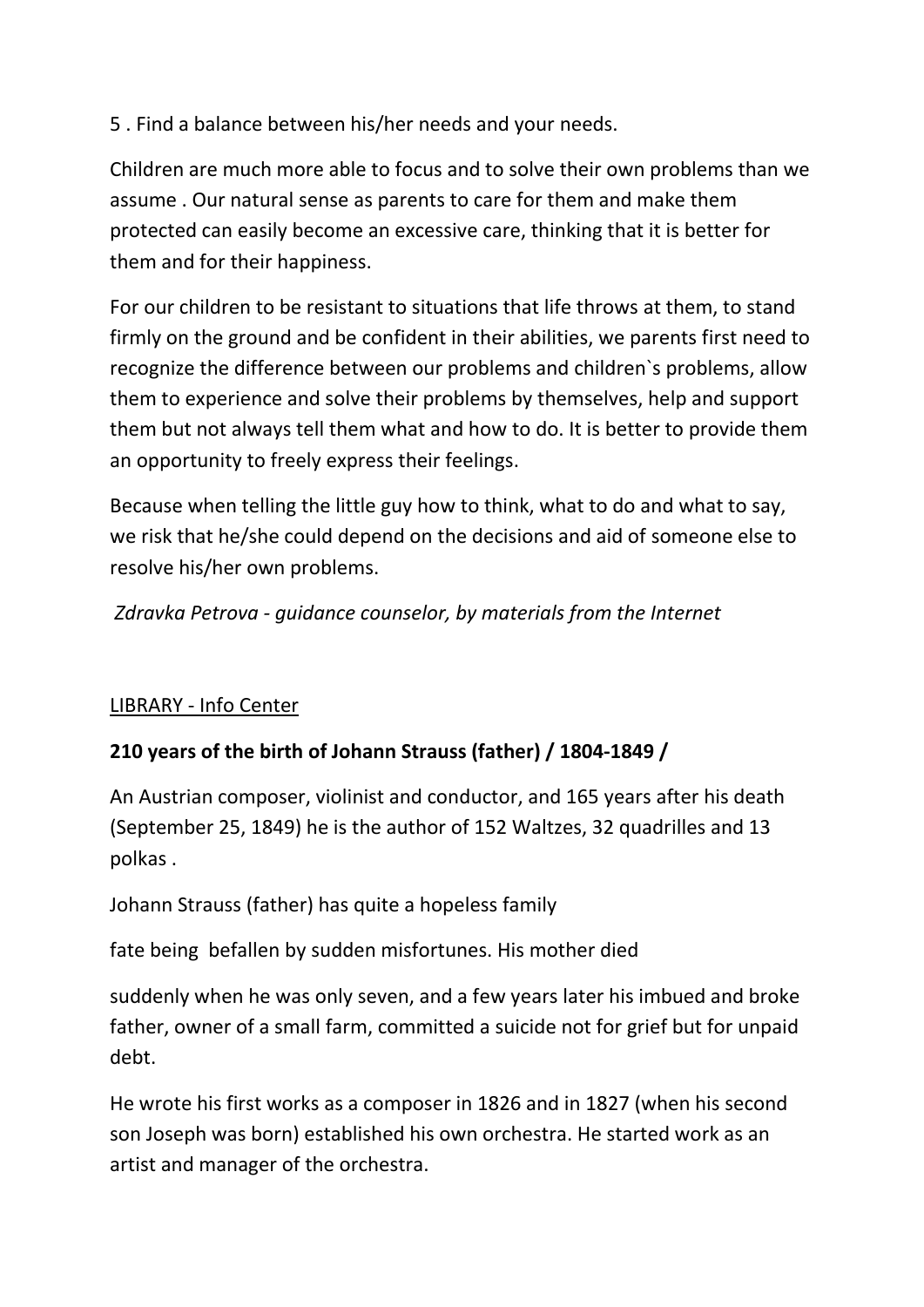In 1832 he organized a tour in England. In 1843, Strauss father discovered that his son Johann secretly was taking violin lessons intending to devote to a music career.

The father tried to stop his son, who was supported by his mother Anna Shtraym . That same year Johann and Anna divorced, and in 1845 Johann Jr. debuted in Vienna.

During Johann Senior`s last tour in Germany his position on the loyal subject of the Empire were severely criticized by the students. Two months after his return he died of scarlet fever.

# **80th Anniversary of Hristo Fotev / 1934-2002 /**

Hristo Fotev Konstantinov was born on 25 March 1934 in Istanbul. He graduated a factory school in Sliven ( 1951) , but lived and worked in Burgas.

Most important of his books are: "A ballad trip", "Small Songs and Ballads" (1961) " , " Lyrics " (1965) , "Sentimental initiations" (1967), "Port" (1969) , "The Promise of Poetry" ( 1978), "Mass dolphin" (1981) , "Memory of a Life" (1982) , "Verbal landscape", "Venetian night". He died on 27.07.2002.

On the occasion of the 80th anniversary of Hristo Fotev which will be celebrated on March 25/Annunciation/, the National Poetry Competition awards, titled "Hristo Fotev ", will be handed in Burgas , the participants being a record number of 140 this year.

Professor Svetozar Igov wrote in one of his speeches for the poet: "I do not know many Bulgarian towns that can boast of being immortalized in such nice verses".

*Elena Penisheva – librarian, by materials from the Internet*

### FUN PAGE

# **Eight breathtaking corners of the world**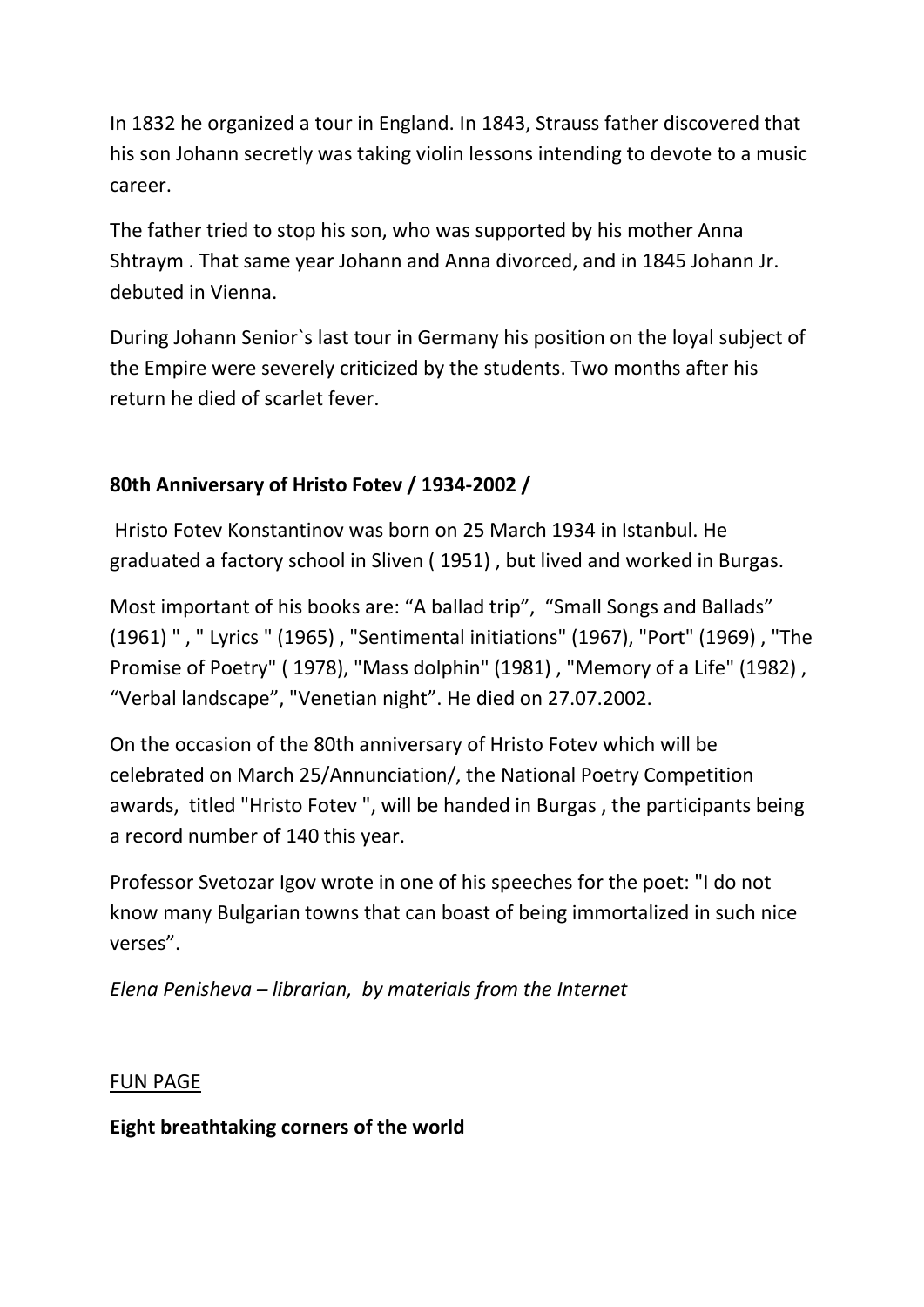*Continuation from issue No 108*

### **Salar de Uyuni, Bolivia**

Salar de Uyuni is the largest salt water lake and one of the most beautiful places in the Bolivia and South America. With an area of 10,000 square km Salar de Uyuni contains 10 billion tones of salt.

The salt is directly stripped out of the water and packed in heaps. The entire lake is surrounded by the mountains and the water drains out of nowhere. Every winter it is filled with rain water although it remains sufficiently shallow. In the summer its water dries up, revealing layered minerals precipitated, mostly salts, with a thickness up to 6 m. Nothing can grow there with the exception of rare cacti. The mineral layer extends to the horizon and shines like a mirror.

# **"Dragon's Blood" Tree, Yemen**

Reaching a height of 10 meters it has its name due to its red resin. Back to the Ist century 'Dragon's Blood' was used as a paint and a medicament for the treatment of respiratory and gastrointestinal diseases.

# **Dedvley , Namibia**

A magical place, surrounded by the biggest sand dunes in the world, this territory was formed centuries ago by heavy rains but after the climate in the region changed dramatically , the area was drained .

The ancient trees remained at the same location, irrespective of any change. It is estimated that those acacia trees have been dead for over 900 years.

Dead Lake is located near the well-known salt pans of Sosuvley ( translated as "The place of no return" ) .

*Aleko media club, by materials from Internet*

# CHESS